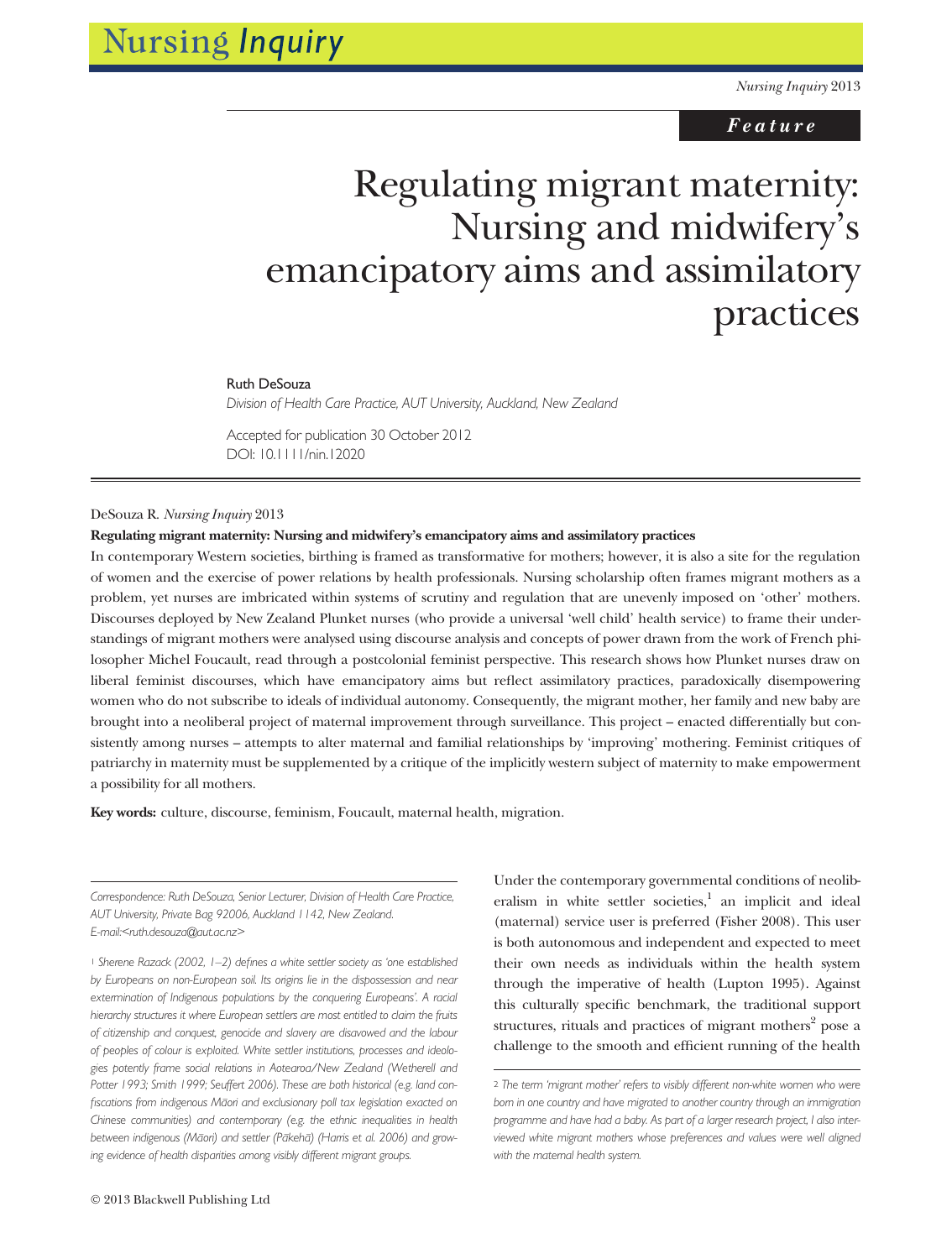system, which is dependent on the predictability of an ideal service user. The divergence in how mothering<sup>3</sup> is performed can result in dissatisfaction for both nurses and maternity consumers. Nursing responses to 'other' mothers whose subjectivity has been formed outside western liberal contexts requires further theoretical investigation. This article outlines nursing responses to migrant mothers within western health systems and then describes a research study, which analysed the discourses of a group of nurses in New Zealand who provide care to women and their babies in the community.

#### NURSING RESPONSES TO DIFFERENCE

The liberal feminist promise of birth as a self-actualising and emancipatory experience for women is experienced unevenly for different groups of mothers. In the case of migrant mothers, a different quality of care is received during pregnancy and childbirth leading to differential birth outcomes (Malin and Gissler 2009). The culturally different migrant mother's arrival into a health system constructed as neutral (Puzan 2003) cultureless, liberal and universal represents a disorderly difference and an unwelcome disruption. In the universal public health system, the cultural needs of 'others' are considered private and not an institutional responsibility (Davies and Papadopoulos 2006) and therefore are ignored or denigrated (Barclay and Kent 1998). The system is predicated on clients who are predictable and conform (Crowe 2000) to the cultural assumptions of the institution. The migrant mother experiences unequal access to maternity $4$  care; poor access to appropriate information, and her movement through the system is problematic. Instead of her mothering experience being filled with possibility and transformation, there are a litany of problems including the provision of limited interpreting services, language and communication problems; cultural incompetence; tensions between models of care; and tensions between professional intervention and family and community involvement (Bowes and Domokos 1998; Davies and Bath 2001; Bulman and McCourt 2002; Wikberg and Bondas 2010).

This mismatch between the needs of migrant mothers and what institutions provide can be better understood by considering how difference is understood and produced institutionally. Frequently, health professionals subject migrant parents to both normative professional discourses of parenting and unexamined personal theories of white western middle-class motherhood (Grant and Luxford 2009). These personal beliefs, interpretations and stereotypes guide interactions and decisions about appropriate care and service delivery (Bowler 1993a,b; Bowes and Domokos 1998). The reliance on stereotypes to guide care is attributed to poor educational preparation for working interculturally, combined with minimal social contact with culturally different people among practitioners (Bowes and Domokos 1998). Limited contact with a cultural group also results in more negative framing as seen by health visitors with less experience of working with Pakistani women being less likely to speak positively about them (Bowes and Domokos 1998). Typically, the stereotypes invoked are of suffering victims. For example, Asian women were constructed as 'oppressed by their role as mothers, suffocated by domesticity and lacking independence' in a study by Day (1992, 22). Other discursive constructions of Asian mothers are as demanding; difficult to communicate with; having a low pain threshold; lacking in a maternal instinct and non-compliant with preventative care and family planning (Bowler 1993a,b). In Bowler's research, Asian mothers were viewed as 'abusing' services by having large families and having 'unrealistic' expectations. The 'positive stereotypes' of Asian women such as their abstention from smoking and alcohol were not acknowledged. In these examples, nurses and midwives saw themselves as caring, and yet, they acted towards migrant mothers in oppressive ways. The use of stereotypes is compounded by the Eurocentric and reductionist education and research frameworks that inform professional practice, where the mother is considered outside the context of her extended family (Foss 1996) or broader social, cultural, economic, historical and political contexts (O'Mahony and Donnelly 2010).

One explanation for the gap between supposedly empowering institutional practices and their disempowering outcome is the ubiquity of liberal values in nursing. Liberal values are thought to obstruct the development of a critical and political social conscience in nursing (Browne 2001) because they conceal the effects of gender, race and other categories that inscribe inequality (Hyams 2004). Culturally sensitive approaches in nursing are emblematic of liberal values, where egalitarianism and knowledge of the 'other' are valorised without a corresponding demand for reflexivity and attention to systemic and structural power relations in

<sup>3</sup> Miller (2005) defines mothering as the personal, individual [and cultural] experiences that women have in meeting the needs of their dependent children. Motherhood refers to the context where mothering occurs and is not only shaped by history, cultural, the political and social, but also morally shaped.

<sup>4</sup> I use the term 'matemity' to refer to the field of power relations that women enter when they have a baby. This research is primarily attuned to the services, policies and practices that shape motherhood and mothering within this field of power relations.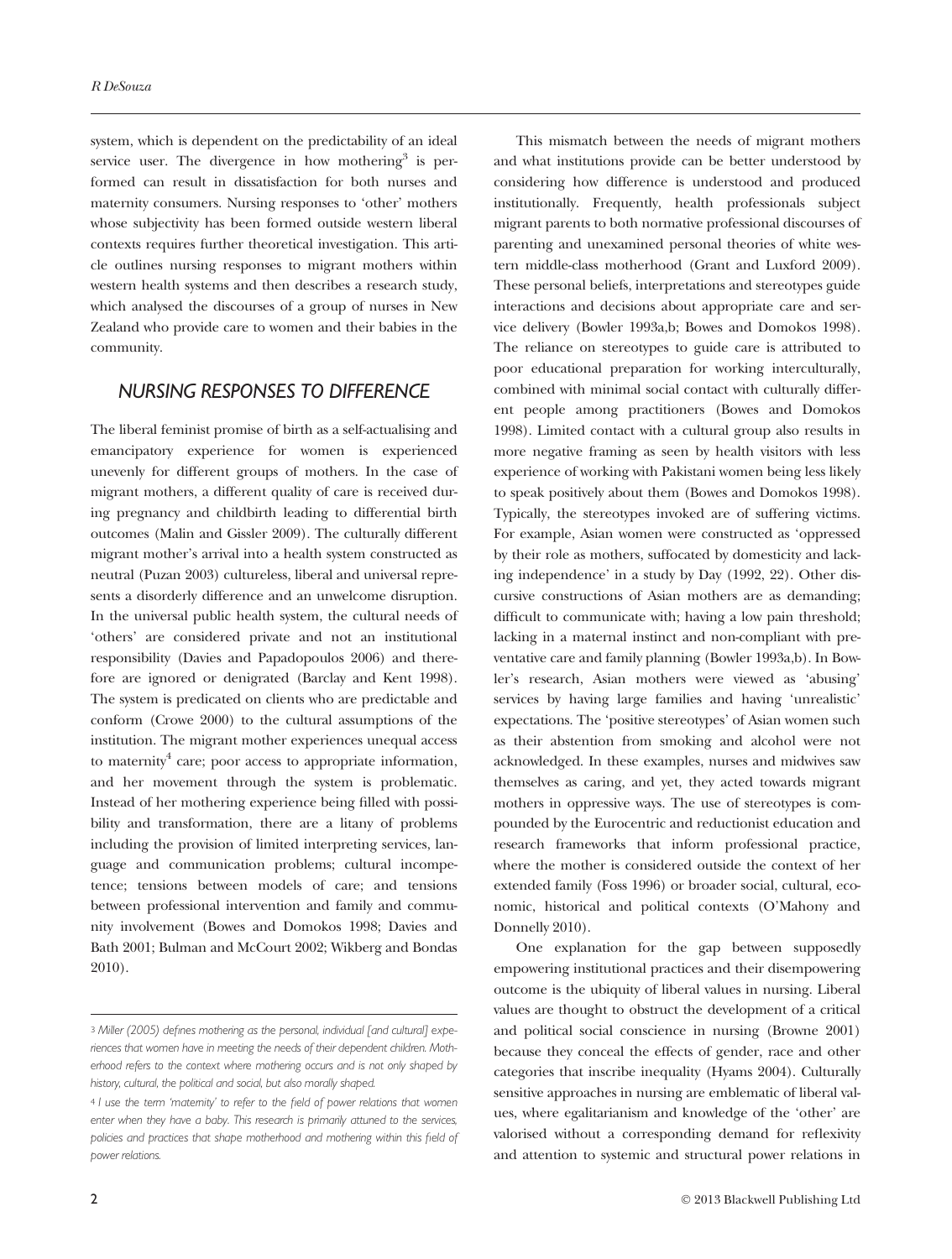the dominant culture (Culley 1996; Browne and Smye 2002). Culley (2006) contends that these liberal commitments have had two key impacts in nursing. The first has been the neutralisation of a critical anti-racist agenda, through the erasure of politically contentious terms such as racism, and their replacement with euphemisms such as 'culture', 'diversity' and 'ethnicity'. Culley (2006) maintains that this replacement has edited hierarchy and dominance out of nursing's vocabulary and perpetuated the colonial representation of the 'other' as different and undesirable (Saxton 2006). The second impact has been the use of 'culturalist' and 'racialising' discourses, which justify ethnocentric care provision based on stereotypes, which in turn contribute to health disparities. Similarly, the advent of cultural competence approaches – as enshrined in the Health Practitioners Competence Assurance Act (2003) in New Zealand – emphasises the need to bridge 'differences' between the giver and recipient of care. Defined as 'the ability of systems to provide care to patients with diverse values, beliefs and behaviours, including tailoring delivery to meet patients' social, cultural and linguistic needs' (Betancourt, Green and Carrillo 2002), cultural competence approaches fail to address power relations and the culture of health. However, cultural safety, a pedagogical and practice strategy developed in New Zealand by indigenous Māori nurses, represents a specific decolonising agenda. Central to this strategy is the requirement for nurses to shift the gaze to the self as a culture bearer, rather than perceiving the other as a bearer of difference and in so doing, addressing power issues and the potential for the personal and professional values and beliefs of the nurse to be imposed on to the recipient of care (Ramsden 1997, 2000, 2002; Nursing Council of New Zealand 2005).

## THE STUDY

The first aim of the study was to investigate the range of discourses utilised by a group of nurses to constitute migrant maternity. The second aim was to generate alternative discourses, knowledges and practices that could better serve migrant mothers, their families and maternity health professionals. This discursive analytical study was located within a poststructural perspective influenced by feminist, and postcolonial scholars and the work of French theorist Michel Foucault.

A focus group of nurses from the Royal New Zealand Plunket Society (Plunket) were selected to examine the ways in which the figure of the migrant mother was constructed. Plunket is a community-based, not-for-profit national organisation, who provide Well Child/Tamariki Ora services in New Zealand that include: health education and promotion; clinical assessment; family/whānau care and support; and a universal free nursing service to parents of newborn babies taken up by over 90% of New Zealand families. Plunket was founded by Doctor Truby King in 1907 to promote breastfeeding, improve bottle-feeding and support mothercraft in order to address the high rates of infant mortality that were evident in New Zealand at that time. Plunket came to be a key agent in the regulation of women, conceived in its early days as both a civilising mission among Māori women and a eugenic project of white supremacy promoted among Pākehā<sup>5</sup> (Māori word for European or white New Zealander) women through discourses of scientific mothercraft<sup>6</sup> (Wanhalla 2007). It was one of many aspects of colonial governmentality originating from Britain, where public health practices were used to count, describe and manage the population. In a contemporary context, Plunket nurses still have a regulatory role where mothers' compliance with health education messages is surveilled and monitored (Wilson 2001). As Wilson contends, this form of surveillance is effective because the power relations underpinning it remain hidden, as it operates through the desire of mothers to do the right thing. However, drawing on Foucault's view that power is relational and multidirectional (Foucault 1979), Plunket nurses themselves not only govern but are governed, operating in environments where their work is shaped by pressures, constraints, imperatives and the tasks of governmentality.

Eight Plunket nurses took part in this focus group. A schedule of open-ended questions structured the discussion. The focus of the groups was on perceptions of caring for migrant women, to elicit the discourses used by the nurses when they talked about their work with migrant mothers. Ethics approval was received from both the AUT University Ethics committee (AUTEC) and the Plunket Ethics Committee prior to data collection. Feedback about the findings was also provided to Plunket in a draft of this article and the presentation of preliminary findings to staff.

#### DISCOURSE ANALYSIS

Discourse analysis, focussing on the analysis of talk, text and other signifying practices (Malson 1998), is used widely in

<sup>&</sup>lt;sup>5</sup> The term 'white' is used in this article instead of the term 'European or Pākehā', which is more commonly used to refer to white New Zealanders in New Zealand. I use the term 'white' as a signifier not only to refer to skin colour but with reference to the structure, through which white cultural dominance is naturalised, reproduced and maintained (Frankenberg 1993). This term is increasingly used in nursing scholarship (Puzan 2003; Gustafson 2007).

<sup>6</sup> The term 'mothercraft' refers to the skill in or knowledge of looking after children.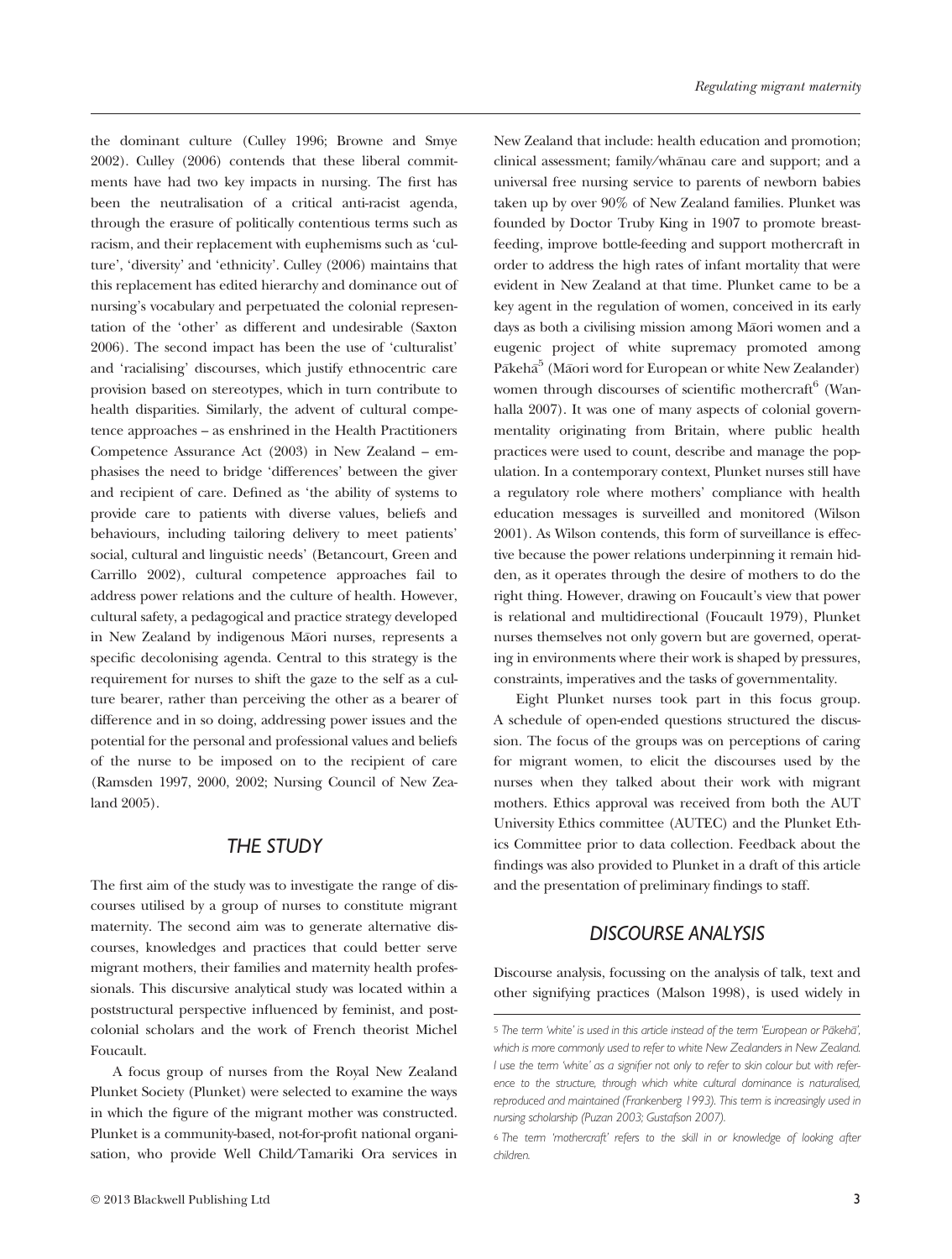nursing and midwifery research. It is concerned with knowledge ⁄power interactions and the social, historical and political contexts in which texts occur (Quested and Rudge 2003, 555). Although discourses appear coherent, solid and stable, 'discourse analysis aims to deconstruct the relations, conditions and mechanisms of power and identify the production, practices and conditions through which discourses emerge' (Green and Sonn 2006, 383). In analysing speech made up of the data from a focus group transcribed into text, the goal was not to view the text as a reflection of any participant's 'true' experience (Scott 1991). Individuals are not 'intentional agents of their own words, creatively and privately converting thoughts to sounds or inscriptions' (Crowe 1998, 339), but rather, they reproduce particular versions of the social world. These versions depend on the context of where the texts are produced and have particular impacts. Consequently, the ways in which these versions are produced and the purposes they serve is of analytic interest (Redwood 1999). Therefore, the goal of this research was not to criticise the efforts of individual nurses who work to enhance the well-being of mothers and infants in complex, constraining and challenging institutional contexts, but instead to examine the language practices or 'ways of talking' among health professionals and migrant mothers located at a societal level, that is, culturally available explanations rather than individual thoughts (Willig 2002).

Once the speech in the focus group discussions was converted into the written text, I followed the typical procedures of discourse analysis, sorting texts into unique and contained discourses and attempting to identify speaking positions and relations of power (Parker 1999). The focus group transcript was read through a postcolonial critique, which provided a useful analytical tool to examine the rich context of maternity and relationships between the institution of nursing and its subjects in order to consider the continuity of colonial attitudes and relationships. My analysis focussed on not only the privileging of western knowledges and perspectives but also the ways in which nurses constructed an implicit binary and norm (that is of the ideal maternal consumer who independently and autonomously meets their own needs) against which migrant mothers were measured.

Attention was paid to the way in which the nurses spoke about migrant mothers with regard to material practices such as breastfeeding, sleep and support from family. I read for fragments of discourse and inflections of colonialism and associated practices such as racism, culturalisation and normalisation in the talk of nurses (Tiffin and Lawson 1994). I considered both how nurses used disciplinary practices to 'constitute' migrant mother's subjectivities in normative ways and how they might generate alternative practices.

## **FINDINGS**

Three main constructions were inductively constituted through the analysis of text and talk. Firstly, the migrant mother was constructed as irresponsible by virtue of being passive and uninformed; secondly, the extended family were constructed as a barrier to the mother becoming responsible; and finally, the baby was constructed as undisciplined as a result of the lack of responsibility of the mother. These constructions implicitly invoke culturally specific white norms and subject positions: the ideal mother should be active, resourced and adept; the extended family should be unobtrusive and malleable; and the baby should be well trained and disciplined.

### THE MIGRANT MOTHER AS IRRESPONSIBLE

The ideal maternity service user or 'good mother' is autonomous, with mastery over her self and her life. This mastery enables her to have good health and to make health-related changes as needed, through adhering to professional advice or following the pseudo-scientific advice in mothering books (Moosnick 2004). She has the agency, the will, language and the capability to make her life work, and she makes the right choices:

Sheila: It seems like they are living in a different world you know, separate from what is you know going around. When we go to them, they can't even understand yes or no, they understand only about 5% of what you say…Yes, like lack of awareness, lack of information, so that's a big barrier I think…The Indians have been much more exposed to culture.

In this excerpt, Sheila constructs migrant mothers as specifically Chinese, a group who are alien and isolated. She proposes that lacking language proficiency presents a barrier to acquiring knowledge, which is necessary for agency. In using the word 'culture', she is positioning western culture as the referent. Surprisingly, given Sheila's view of the centrality of knowledge to agency, she does not facilitate a process of enhancing knowledge acquisition by drawing upon resources such as the provision of interpreters or written materials in other languages. She also does not recognise how poor communication might impact on the quality of care that is provided.

The individualising of social forces is evident in Jennifer's functionalist argument, where the migrant mother is identified as a problem for making poor 'choices'. Maternity is viewed outside of structural hierarchies where people receive different resources, jobs and social privileges (Ringrose 2007):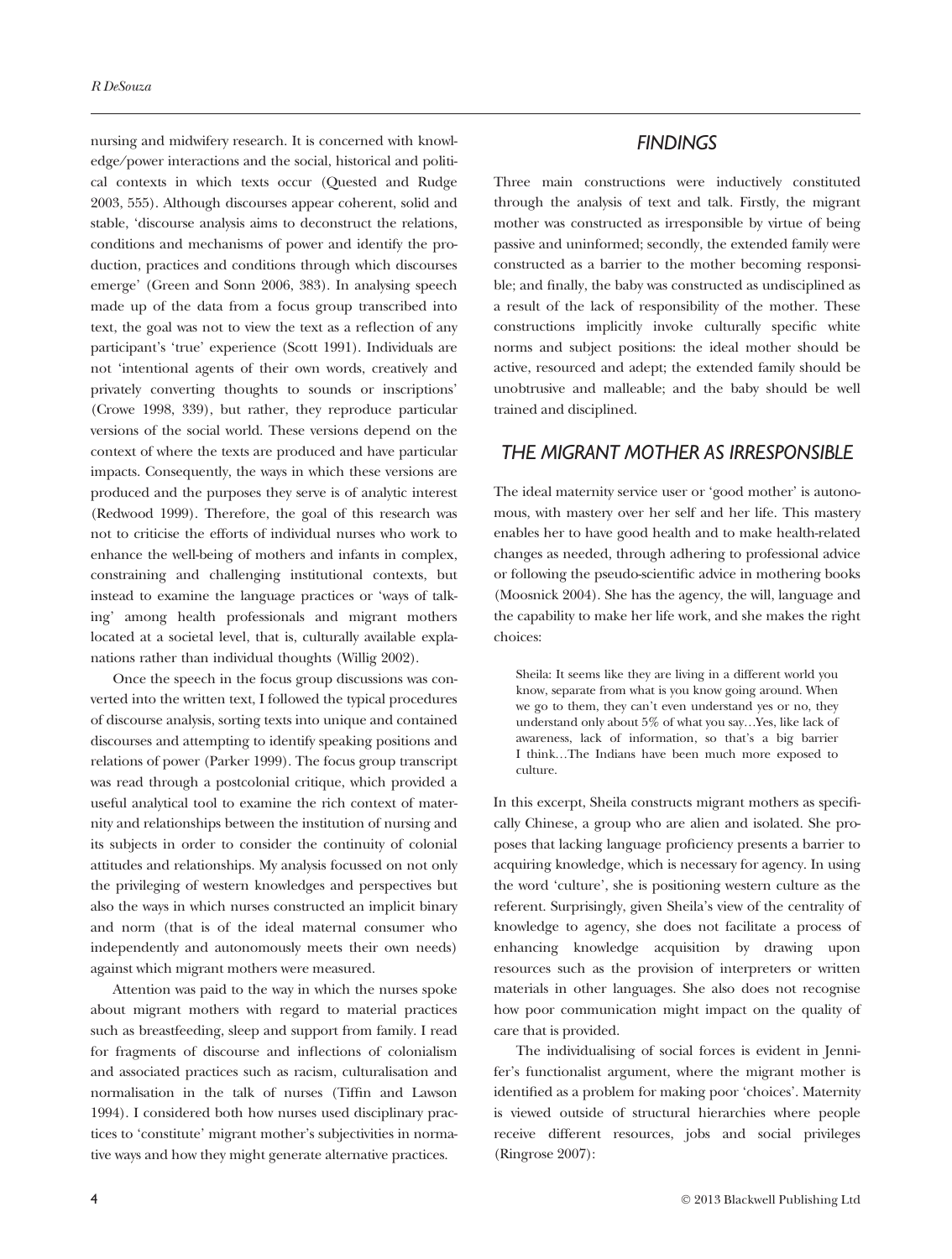Jennifer: When I see these people, they're not long in the country and they have a baby and think if I were you that would be the last thing I'd do, because it's such an enormous responsibility and your insecurity is huge. Your husband has or hasn't got a job, you don't speak English, you're in rented accommodation, you've got no family support, and you're pregnant with your first child. Your own health is not that good probably… and you're pregnant and you're confronted with a totally different system… and maybe your husband's not all that good to you either. So it amazes me that they actually survive.

The self-mastery implied in choosing when and how to have your baby valorises rational unified subjectivity, where making conscious decisions enables self-actualisation and success (Lupton 1995). Fertility and maternal 'choices' are constructed as morally and causally self-contained units of influence, isolated from other biological, material and discursive forces (Harter et al. 2005; Kukla 2006). The woman who controls her fertility inhabits a civilised body that is capable of restraining impulses and bodily processes. Jennifer's excerpt highlights the dominant middle-class idea of motherhood as a project that must be carefully managed, then enhanced with expert knowledge, professional advice and the consumption of the appropriate consumer goods (Avishai 2007). Jennifer invokes norms that reflect the recognised and acceptable routes through which mothers are expected to progress (get a good job, then get married, buy a house and have a child). Jennifer positions herself as an expert arbiter of when it is appropriate to have a baby and positions the migrant mother as incapable of making decisions in her own best interests. Migrant mothers are framed as alien to individually responsible modes of western personhood, being neither in control of herself, her body nor her life, and who further alienates herself by choosing maternity at the wrong time.

# THE EXTENDED FAMILY AS A BARRIER TO THE MOTHER'S ACHIEVEMENT OF AUTONOMOUS PERSONHOOD

The privileging of the autonomous, self-determining and independent maternal subject leads to the supportive extended family being seen as a problematic disruption to the development of the mother. Maternal authority figures pose a particular barrier to the nurse's ability to shape the performance of normative maternity, because the mother cannot be isolated from her family:

Mary: But a lot of the Chinese and Indian women come, and their mother and mother in-law come and I've noticed, particularly with the Chinese, Grandma takes over the baby. She sleeps with the baby at night, she carries the baby all day, and then at six months or nine months her visa is up, she goes back to China and Mother is left with a baby she doesn't know. Because this child had been carried for nine months and you cannot tell a Chinese grandmother to put the baby in the bed and let the baby cry.

Mary discursively constructs the family and the culturally nuanced support that they provide as a problem. Their practical help (including taking care of the baby, co-sleeping and intimate handling) is not valued as nurturing, but considered a barrier to the new mother's independence. The willing displacement of grandmothers to an unfamiliar locale for months in order to provide help is unacknowledged – her role as a significant source of support and information about parenting is considered a displacement of the mother. The mother institutes a communal style of parenting, which is regarded as unsustainable, and unable to be maintained once the grandmother has returned to China. The contest between maternal authority figures shows up as a Chinese grandmother who is difficult to discipline, because the professional authority and expertise as a Plunket nurse cannot be assumed in the grandmother's cultural context. The final sentence of the excerpt reflects how the production of the autonomous individual, unmarked by culture or community (Razack 2004) is valued even in infancy.

# INSUFFICIENT INFANT AUTONOMY AS A RESULT OF POOR DISCIPLINARY PRACTICES

In the final construction of migrant mothers through what are taken to be 'good' mothering or appropriate disciplinary practices, nurses view mothers' settling and sleeping practices as constituting their infant's predisposition for autonomy in later life. The mothers' disciplinary practices come under scrutiny as they are viewed as inadequate and not likely to prepare the infant for future autonomy. Mary invokes 'disciplinary power' in giving all 'her' mothers the same advice based on current policy. A settled baby is predicated on an autonomous relationship between the migrant mother and baby:

Mary: I've got an Indian girl at the moment, who rings me up and she says my baby is troubling me at night, she's 10 months old, she wants to be fed every 2 hours etc., etc. Now I know what the European solution is for that baby is… The baby is well, the baby is well fed, she is nice and warm, and she knows she's loved, put her in the cot. Yes she will roar, yes she will crank it up, yes she will scream, she may scream for four hours. And then she will go to sleep. These mothers cannot let their children cry for five minutes.

The use of such terms of endearment (e.g. 'girl' rather than 'woman' or 'mother') by healthcare professionals reflects a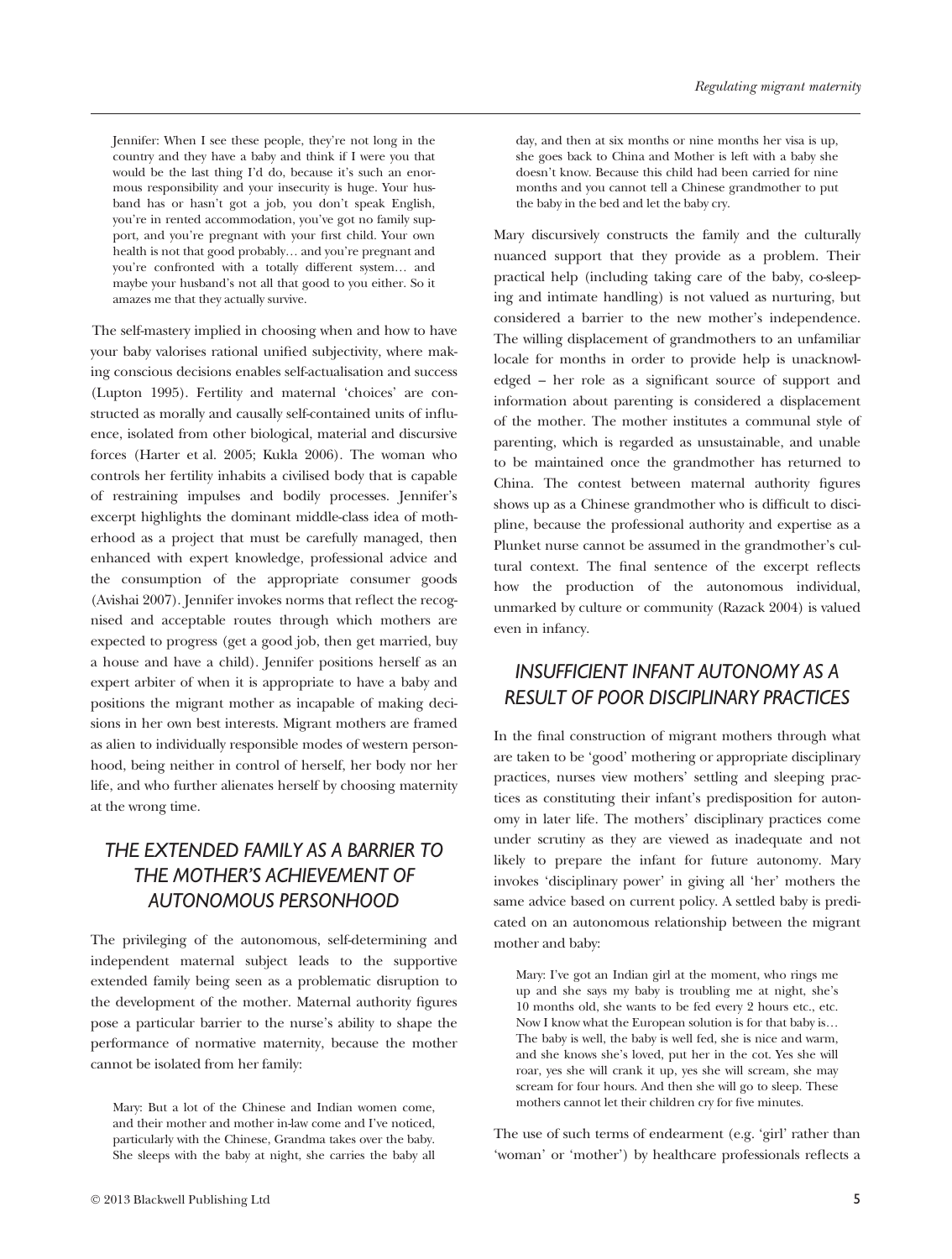power relation, where the health professional is in charge of the encounter. In this familial relationship, the health professional is the parent and the mother the child being cared for. From a postcolonial perspective, colonised culture was viewed as fundamentally childlike or childish, justifying the logic of the colonial civilising mission fashioned as a form of tutelage, which would bring the colonised to maturity (Gandhi 1998).

Using the term 'these' mothers creates a 'them' and an 'us' and further distinguishes between white and non-white women. The following extract highlights the normative constructions of the white in-group. The outsider status of the migrant mother, lacking resources in a new country, legitimates the assimilatory demands of the tolerating dominant culture represented by the Plunket Nurse. The different values held by the mother are seen to contribute to her problems; thus, the woman and her family are responsible for their own misfortune, when the baby is unable to sleep through the night.

Mary continues:

Mary: Well I mean four hours sort of grizzling, going to sleep, waking, I don't mean four hours of solid screaming. But this pattern, they [the migrant mothers] cannot do it, they watch the videos, the tired signs, they are educated up to here. But they can't do it, and the latest one rang me up and said where can I get, pay somebody to come into my house to help me with my baby. I almost said look I'll do it, you and your husband can go to a motel for the night. But this is an enormous problem.

The unsettled baby reflects the parents' poor disciplinary practices, as seen in their misreading of the baby's behaviour and inability to discern between screaming and grizzling (a non-specific genre of crying which is not to be taken seriously). Mary discursively constructs the migrant mother as unteachable and unable to adhere to disciplinary practices despite being given all the resources. Mary deploys a heroic narrative, certain that her skills and professional expertise will sort out the baby's inability to settle.

How a child is allowed to fall asleep is one of the first forms of culturally determined interaction with the child. Sleep practices are embedded in values about childrearing that determine what it is to be a good parent and how the parent is to prepare the child for entry into the family and community (Wolf et al. 1996). Justine references a conference presenter's talk in discussion of the kind of learning that had been influential for migrant mothers:

Justine: She [a speaker] said that her Plunket Nurse told her not to put the baby to sleep but to put it to bed awake. And she thought that this Plunket Nurse was absolutely crazy until her extended family that had held this baby for months went home. And she suddenly realised that maybe the Plunket Nurse did know what she was talking about… she said my beliefs and my families beliefs were, was actually not right for New Zealand.

In Justine's excerpt, Plunket institutional practices are redeemed through the migrant mother's recanting of her cultural practices. The two attitudes to sleeping reflect varying emphases on autonomy versus inter-relatedness (Wolf et al.1996). The moralism of child-sleep regulation puts pressure on parents, and 'giving in' to children's bedtime resistance or rocking them to sleep is regarded as overindulging infants. These connections between sleep behaviour, infant autonomy and the moral order of the larger individualistic society figure among the reasons that deep feelings are attached to child-sleep behaviours (Jenni and O'Connor 2005). Two diverse philosophies on infant sleep are evident, the first advocating close physical contact at all hours of the day and night, including co-sleeping in order to foster secure parent–child attachment (Ramos and Youngclarke 2006). The second strategy of 'crying it out', requires that sleep-related crying is ignored by parents and solitary sleep enforced, although reassuring periodic touch and soothing verbal attempts are permitted. Controlled crying is thought to help babies learn to regulate their own sleep and historically reflects the founding dogma of Plunket that 'disciplined, unspoilt babies would grow into health and self-disciplined adulthood' (Denoon 1988, 123).

#### **DISCUSSION**

The extension of quasi-market values to all institutions and social action sees good citizens constructed as choice-making subjects, who take responsibility for their health without unduly burdening the healthcare system. In neoliberal wellness discourses, a new concerned, reflexive and empowered citizen is mobilised (Fries 2008). Maternal and child health services are orientated towards this neoliberal hyper-responsible autonomous maternal subject situated in a nuclear family. Responsible and productive, this mother self-manages the intimacies of conception and 'chooses' parenthood on the basis of appropriate material conditions. After the baby is born, she is independent with mothercraft and successfully disciplines her baby. The maternity practices that are legitimated and given support are linked with wider normative modes of middle-class white behaviour (Schmied and Lupton 2001; Wall 2001). Consequently, white mothers are more likely to receive care that meets their needs because their preferences and socialisation closely matches the competencies and resources of service providers.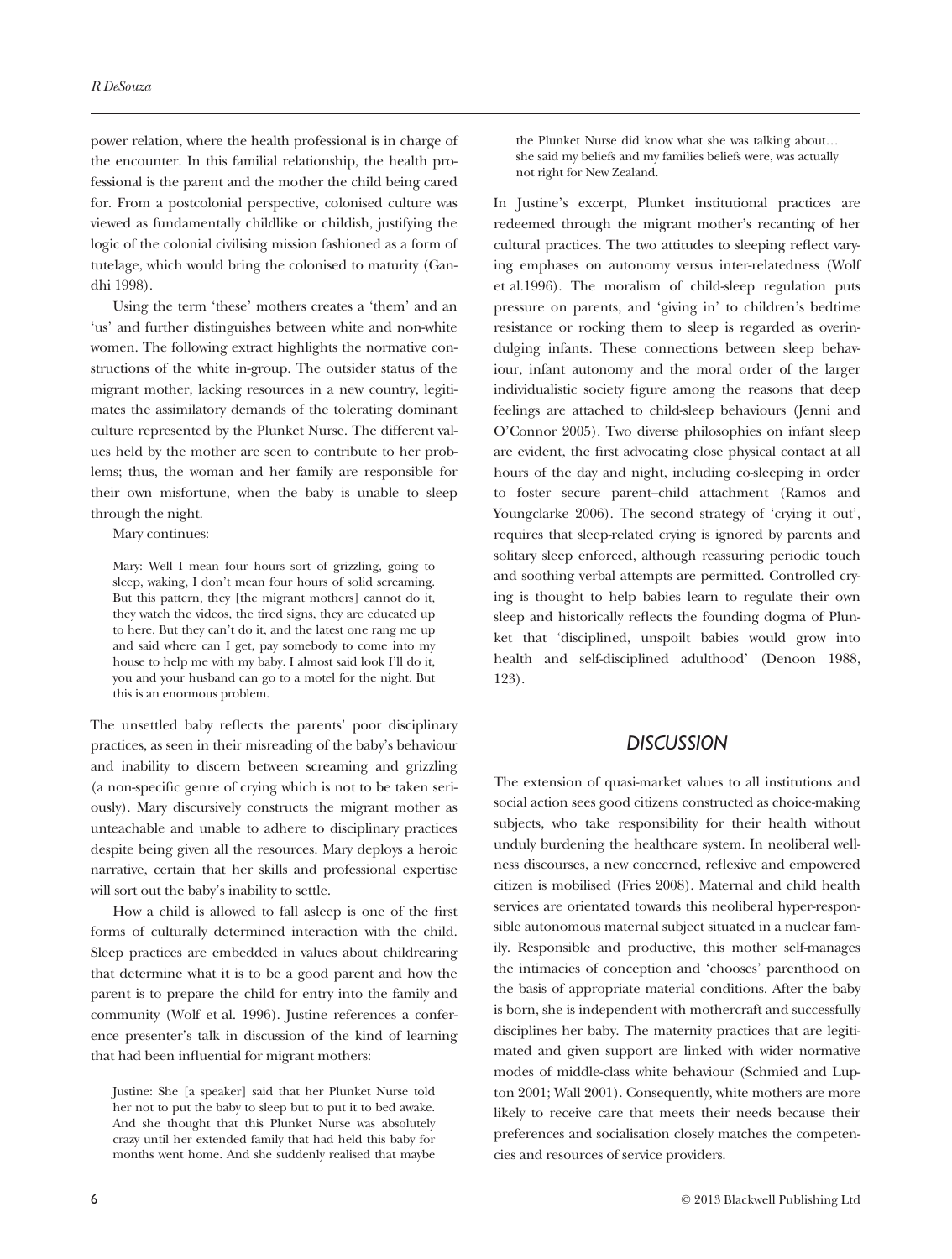Plunket nurses deploy culturalist discourses to account for the difference between migrant mothers and the unmarked implicit norm of the hyper-responsible maternal subject. In contrast with the autonomous liberated white maternal subject, the migrant mother is a suffering victim of her culture, which prevents her from being autonomous and independent. Care is provided to her on the basis of the assumed physical characteristics or ethnic or racial categories of her group and the beliefs held in relation to those assigned labels (Browne et al. 2009). She is synechdocally taken to represent her cultural group, which is reified and assumed to be static and homogeneous (Vertovec 2011). She constitutes a threat to the liberal and neoliberal projects of self-regulation and improvement, which require that a good citizen eschews social relations in order to care for herself. Differences are articulated as a civilisational clash between white liberal values of equality and individualism against the communal values of the 'other' where interdependence and extended families are pathogenic (Razack 2004). However, the relentlessly individualising liberal and colonial clinical gaze cast by the professional on to the migrant mother simultaneously fails to register the unique institutional, social, historical and structural contingencies that shape her life.

Nurses use disciplinary and normalising techniques to inculcate autonomy and independence and liberalise 'other' mothers. The gaze on the migrant (m)other as bearer of difference requires that that difference is shed through assimilation, so that she can become a rights bearing liberal subject (Volpp 1996). This deflects attention from the institutional gap, so that 'the problem' is understood to be located within the migrant mother as an individual and more broadly within her cultural practices. The lack of a reverse gaze leaves the question of the inadequacy of the liberal health system and the hegemony of white maternal norms unanswered.

These findings are similar to a New Zealand study where responsibility for differential health outcomes was displaced from institutions to individuals and their cultural characteristics. McCreanor and Nairn's (2002) critical discursive analysis of the talk of 25 general practitioners with regard to Māori health, found that general practitioners drew upon a limited repertoire of ideas to account for poor Māori health status. Blame was placed on the characteristics of Māori and their culture, rather than power relations inherent in the health system.

The findings suggest that nurses provide care to mothers based on culturally sensitive and culturally competent approaches where care is individualised and the focus is on the migrant as a bearer of difference. Nursing's allegiances

to practices conceived through these liberal discourses implicate nurses in the maintenance of racialised oppression. While nursing's political allegiances with liberal feminism have developed through challenging the centrality of patriarchal medicine, this study calls into question the adequacy of liberal feminism in engaging other axes of oppression, including ethnicity, racialisation and social class (Anthias and Lloyd 2002). Liberal feminist discourses thus replicate the colonising impacts of the patriarchal colonial health system, even as they have developed to critique it.

Postcolonial feminists suggest that deploying western epistemic frameworks to explain the experiences of racialised women risks reproducing universalised, essentialised, imperialised and racialised constructions of 'other' women (Mohanty, Russo and Torres 1991; Min-ha 1994; Narayan 1997). Just as second-wave feminists critiqued the single subject of feminism, there is a need to critique the single subject of maternity. Questions about domination and colonisation must involve critique of the privileged subject of feminism – the 'white, middle-class, heterosexual woman' – alongside the critiques of patriarchy in maternity. Knowledge paradigms must consider the historical, cultural, social and economical forces shaping subjectivity (Browne 2001; Jowett and O'Toole 2006). Feminist approaches mindful of postcolonial theory can foreground diverse modes of reproductive heteronormativity and advance nursing beyond a liberal preoccupation with individual rights to more reflexively engage with 'political and religious freedom, choice and self-determination' (Weedon 1999, 3). Questions of difference can then be more nuanced and cognisant of power relations structured by race and ethnicity (Gedalof 1999).

Normative maternity is produced within particular racialised and geopolitical hierarchies invoking broader networks of power including migration. This article, in keeping with Foucault's (2003) theorisation of state racism shows how normalising maternal regimes produce marginalised maternal subjects in relation to valorised standards of maternity. New Zealand's implicit white only immigration policy was amended in 1987 to allow skilled and wealthy migrants to enter the country regardless of source country in order to economically strengthen the nation. Fertility structures migration inflows and selection and the presence of different others require the calculated management of maternity to reproduce national heteronormativity, that is, migration and settlement by people who conform or are assimilable (Luibheid 2008). In these calculations of biopower or the power over life made by institutions and the people who populate them (nurses), state racism is exercised through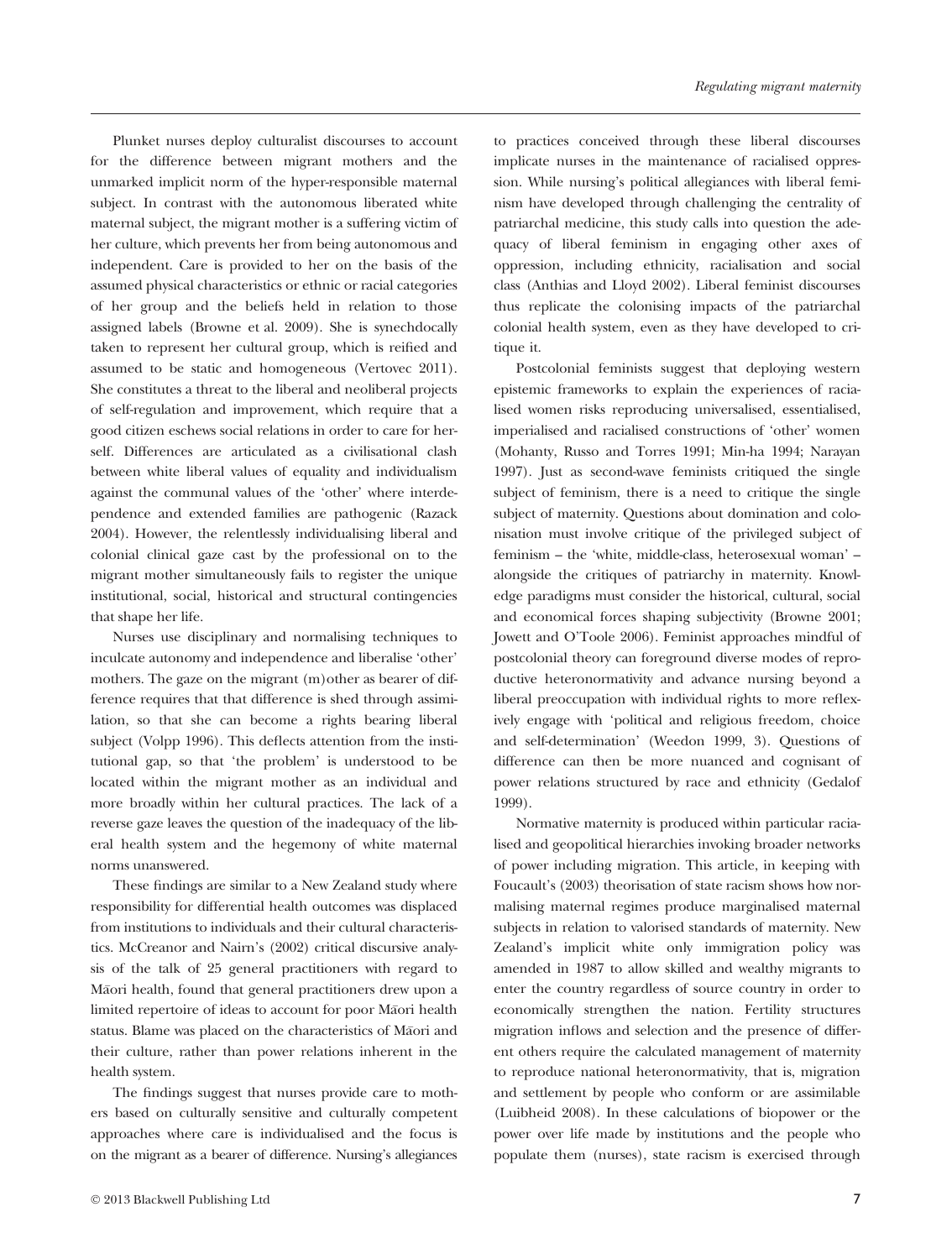the construction of racialised<sup>7</sup> identities, where whiteness as the implicit norm is associated with being liberated, informed⁄prepared, and visible difference is associated with being oppressed and backward. The migrant mother's reproductive capacity is managed and regulated for the greater good of the species body. The theme of biopolitical racism is instantiated in the amendment in 2005 of the Citizenship Act 1977 restricting citizenship by birth to only the children of citizens and residents of New Zealand (The Department of Internal Affairs undated).

To ensure the health of the social body, any deviation from white heterosexual norms such as unplanned pregnancy must be managed. However, even when she is judged an acceptable citizen, her body remains an object of continued surveillance and management and her mothering practices governed in order that she become a hyper-responsible maternal subject.

# LEGITIMISING UNCERTAINTY AND TROUBLING TRUTHS

A discourse analytic approach provides an opportunity to view how individuals reproduce the social, cultural and historical discourses available (Gavey 1989). These discourses and their ensuing discursive practices must be critically interrogated in order for nurses to identify how the discourses they use are shaped by wider social discourses (Browne, Smye and Varcoe 2005). Cultural safety (Ramsden 1997, 2000, 2002) can assist nurses to scrutinise the power relations that underpin their every day practice, so that they can provide equitable care. The paradigm of cultural safety invites nurses to move beyond individual notions of fairness and equality which merely facilitate adaptation to unjust social structures and instead develop a collective strategy based on recognition and participation, where economic, cultural and political dimensions of a social justice agenda transform and disrupt power imbalances (Anderson 2000; Browne, Smye and Varcoe 2005; Kirkham and Browne 2006). However, Southwick (2001, 2) is sceptical about the power of cultural safety and other multicultural models to shift the centrality of whiteness because cultural safety does not challenge the hegemony of whiteness in nursing and the marginality of 'other' nursing worldviews. In the spirit of extending the transformative potential of cultural safety, I offer three interlinked strategies to disrupt the reproduction of the white centre of nursing care and to decolonise research, theory and practice. Firstly, I advocate for uncertainty as a precondition for the production of knowledge about other mothers and the negotiation of care (replacing the habitual imposition of order). Secondly, I suggest that nurses problematise our social and institutional positions to better identify our complicity in the subordination of others. Finally, cultural safety must be organisationally and/or structurally supported to better support effective intercultural care.

The desire for implementable solutions to remedy the uncertainty and disempowerment nurses and midwives feel when they encounter the 'kaleidoscopic, fluid nature' of difference reflects the dominance of expert knowledge in health professional socialisation and education (Kai et al. 2007, 1771). However, despite the plethora of training and manuals on cultural issues that seek certain solutions, nursing's investment in maintaining the status quo can only be shifted by making uncertainty central and valued in the context of intercultural encounters. Uncertainty could become the precondition for enhancing professional development in nursing and assisting nurses to negotiate responsive and appropriate care. Uncertainty creates openness to unfix the frames or ways of thinking and relating that nurses are locked into and creates a space for negotiation. It is in the negotiating of relationships, rather than the habitual role of creating systemic order out of messy realities, that could paradoxically contribute to working more effectively in an intercultural context (Kai et al. 2007). Institutional support must then be put in place to assist professionals to understand the impact of uncertainty and to value its positive effect in developing culturally responsive practices.

'Single authoritative truths' (Das 1995, 54) limit nursing's capacity for culturally safe practice across difference. Uncertainty provides a starting point for opening up new discursive practices, producing alternative knowledges and transforming formal knowledges. Uncertainty is the precondition for a second strategy that is of 'troubling truths' to allow for the transformation of formal knowledge at a collective level. Problematising one's location and responsibilities within an institutional context imbued with whiteness could facilitate an understanding of 'the ways in which we are complicitous in the subordination of others' (Razack 1998, 59). Being prepared to interrogate the attitudes, knowledges skills and values taken up through nursing socialisation and personal beliefs and how these are influenced by broader historical and social structures is also necessary (Chambers and Narayanasamy 2008). Recognising nursing's colonial past and enduring colonial relationships with 'other'

<sup>7</sup> Smolash (2009) defines racialisation as a process (rather than a fixed identity), which shapes how human bodies are perceived and to which meaning is inscribed marking them with a particular value. Being racialised is the process of being positioned by and within a complex range of discourses.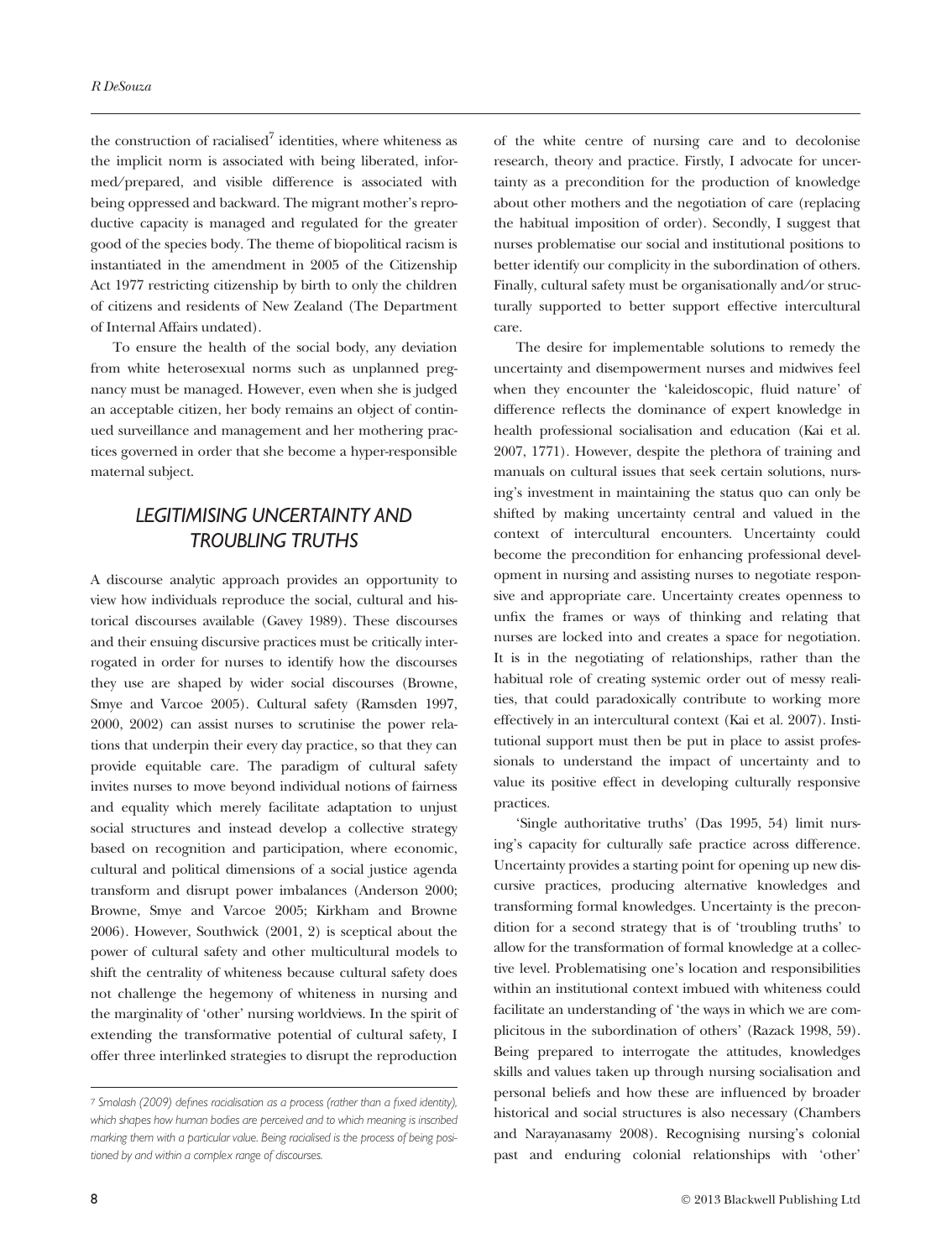mothers requires that nurses call into question our roles as 'innocent subjects, standing outside of hierarchical social relations, who are not accountable for the past or implicated in the future' (Razack 1998, 10). Reflection and dialogue can assist in the development of a critical and political social conscience by disturbing ostensibly self-evident truths; exploring their origins, their creators and whose interests they serve; and obtaining a range of perspectives on these truths particularly from marginalised and silenced perspectives to reconstruct our practices and our thinking, so that these marginalised and silenced understandings are included (MacNaughton 2003, 3).

Changing practice through the transformation of formal knowledge must go beyond individual intellectual engagement and reflection, to be a collective process that is institutionally supported by a professional community (Greenwood 1998). Given that physical care is prioritised over emotional care by the system, nurses' intellectual work is further constrained by institutional scarcity and efficiency imperatives to do more with less (Varcoe and Rodney 2001). There is a need for collective dialogue where nurses can work together to enact their collective values and recognise the embeddedness of practice within a broad socio-political context (Varcoe, Rodney and McCormick 2003). This cannot simply be an individual decision for nurses to become more 'culturally safe', but must be a dialogue among nurses that is effectively supported by organisational and⁄ or structural changes that recognise cultural issues as fundamental to adequate care.

Ultimately, what is required is a profound political shift that involves a transition from the liberal emphasis of measuring equality through inputs towards generating equity in outcomes. Such a shift in the philosophy of health practice would recognise that different investments are required to negotiate care and achieve equitable outcomes (Kai et al. 2007). Cultural safety offers a transformative framework to explore the uncertainty of culture and can help develop 'a more human and emotional investment to connect successfully with those whose world differs from one's own' (Kai et al. 2007, 1772). Such an investment seems to be fundamental in creating nursing practices where all women and their families can be empowered.

### ACKNOWLEDGEMENTS

My grateful thanks to Dr Tim McCreanor, Dr Raymond Nairn, Danny Butt, Dr Debbie Payne, Professor David Allen, Maria Rameka, Claire Doole and Anne Hodren for their constructive critique of this article. I also wish to thank the reviewers for their detailed engagement with this work.

#### **REFERENCES**

- Anderson JM. 2000. Gender, 'race', poverty, health and discourses of health reform in the context of globalization: A postcolonial feminist perspective in policy research. Nursing Inquiry 7: 220–9.
- Anthias F and C Lloyd. 2002. Rethinking anti-racisms: From theory to practice. New York: Routledge.
- Avishai O. 2007. Managing the lactating body: The breastfeeding project and privileged motherhood. Qualitative Sociology 30: 35–152.
- Barclay L and D Kent. 1998. Recent immigration and the misery of motherhood: A discussion of pertinent issues. Midwifery 14: 4–9.
- Betancourt JR, AR Green and JE Carrillo. 2002. Cultural competence in health care: Emerging frameworks and practical approaches. http://www.cmwf.org/usr\_doc/ betancourt\_culturalcompetence\_576.pdf (accessed 27 April 2012).
- Bowes AM and TM Domokos. 1998. Health visitors work in a multi-ethnic society: A qualitative study of social exclusion. Journal of Social Policy 27: 489–506.
- Bowler I. 1993a. Midwives attitudes to clients of South Asian descent. Nursing Times 89: 58.
- Bowler I. 1993b. They're not the same as us: Midwives stereotypes of South Asian descent maternity patients. Sociology of Health  $\mathcal G$  Illness 15: 157–78.
- Browne AJ. 2001. The influence of liberal political ideology on nursing science. Nursing Inquiry 8: 118–29.
- Browne AJ and V Smye. 2002. A post-colonial analysis of healthcare discourses addressing Aboriginal women. Nurse Researcher 9: 28–41.
- Browne AJ, VL Smye and C Varcoe. 2005. The relevance of postcolonial theoretical perspectives to research in Aboriginal health. Canadian Journal of Nursing Research 37: 16–37.
- Browne AJ, C Varcoe, V Smye, S Reimer-Kirkham, MJ Lynam and S Wong. 2009. Cultural safety and the challenges of translating critically oriented knowledge in practice. Nursing Philosophy 10: 167–79.
- Bulman K and C McCourt. 2002. Somali refugee women's experiences of maternity care in west London: A case study. Critical Public Health 12: 365–80.
- Chambers D and A Narayanasamy. 2008. A discourse and Foucauldian analysis of nurses health beliefs: Implications for nurse education. Nurse Education Today 28: 155– 62.
- Crowe M. 1998. The power of the word: Some post-structural considerations of qualitative approaches in nursing research. Journal of Advanced Nursing 28: 339–44.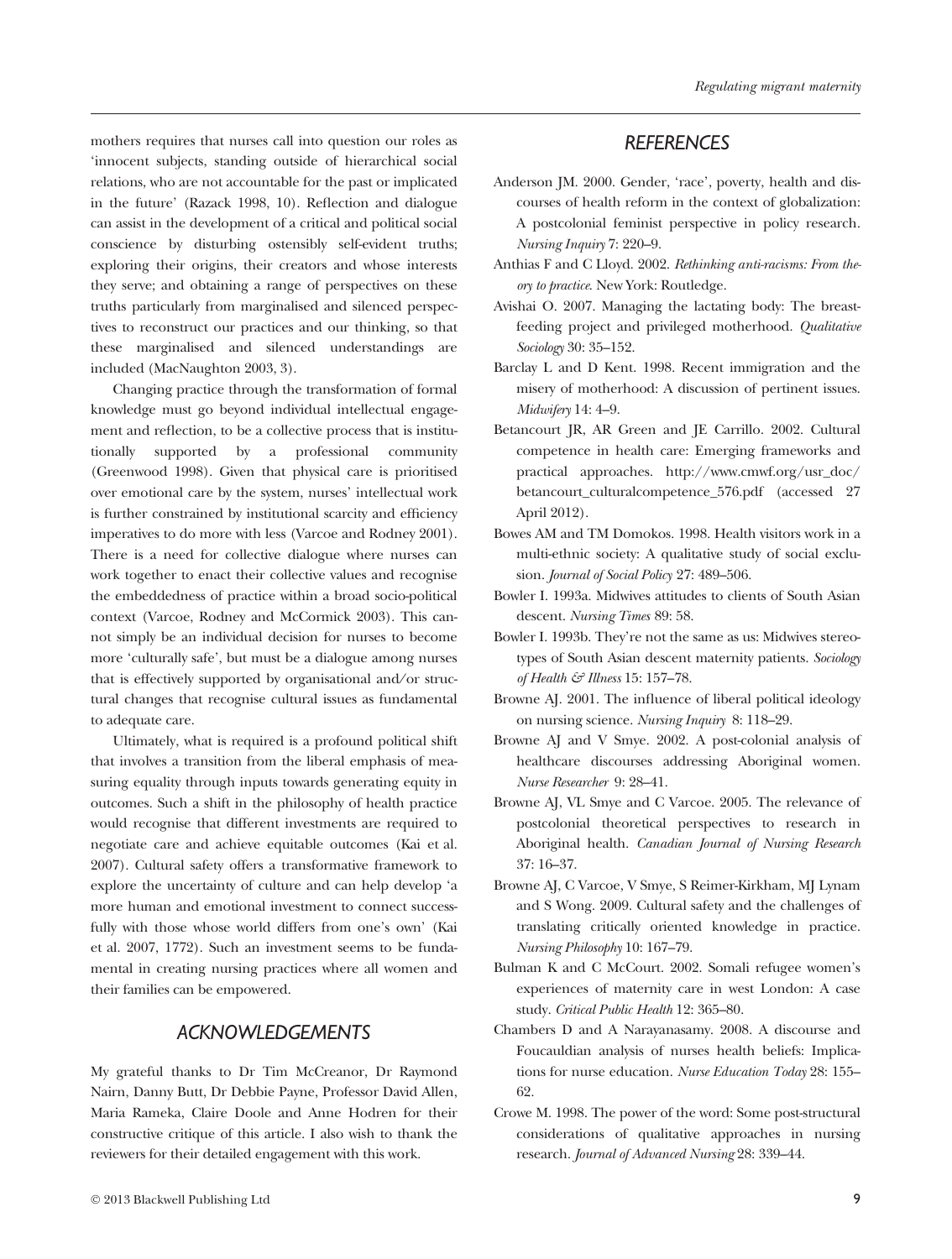- Crowe M. 2000. The nurse- patient relationship: A consideration of its discursive context. Journal of Advanced Nursing 31: 962–7.
- Culley L. 1996. A critique of multiculturalism in heath care: The challenge for nurse education. Journal of Advanced Nursing 23: 564–70.
- Culley L. 2006. Transcending transculturalism? Race, ethnicity and health-care. Nursing Inquiry 13: 44–153.
- Das V. 1995. Critical events. Cambridge: Oxford University Press.
- Davies MM and PA Bath. 2001. The maternity information concerns of Somali women in the United Kingdom. Journal of Advanced Nursing 36: 237–45.
- Davies MM and I Papadopoulos. 2006. Notions of motherhood and the maternity needs of Arab Muslim women. In Transcultural health and social care: The development of culturally competent practitioners ed I Papadopoulos, 145–63. London: Elsevier.
- Day L. 1992. Women and oppression: Race, class and gender. In Women, oppression, and social work: Issues in anti-discriminatory practice, eds M Langan and L Day, 12–31. London: Routledge.
- Denoon D. 1988. Temperate medicine and settler capitalism: On the reception of western medical ideas, In Disease, medicine, and empire: Perspectives on Western medicine and the experience of European expansion, eds RM MacLeod and MJ Lewis, 121–38. London: Routledge.
- Fisher P. 2008. Wellbeing and empowerment: The importance of recognition. Sociology of Health  $\mathcal{F}$  Illness, 30: 583–98.
- Foss GF. 1996. A conceptual model for studying parenting behaviours in immigrant populations. Advances in Nursing Science 19: 74–87.
- Foucault M. 1979. Discipline and punish: The birth of the prison. New York: Vintage Books.
- Foucault M. 2003. Society must be defended: Lectures at the College de France, 1975–76. New York: Picador.
- Frankenberg R. 1993. White women, race matters: The social construction of whiteness. Minneapolis: University of Minnesota Press.
- Fries C. 2008. Governing the health of the hybrid self: Integrative medicine, neoliberalism, and the shifting biopolitics of subjectivity. Health Sociology Review 17: 353–67.
- Gandhi L. 1998. Postcolonial theory: A critical introduction. Crows Nest, NSW: Allen and Unwin.
- Gavey N. 1989. Feminist postructuralism and discourse analysis: Contributions to a feminist psychology. Psychology of Women Quarterly 13: 459–75.
- Gedalof I. 1999. Against purity: Rethinking identity with Indian and Western feminisms. London: Routledge.
- Grant J and Y Luxford. 2009. Video: A decolonising strategy for intercultural communication in child and family health within ethnographic research. International Journal of Multiple Research Approaches 3: 218–32.
- Green MJ and CC Sonn. 2006. Problematising the discourses of the dominant: Whiteness and reconciliation. Journal of Community & Applied Social Psychology 16: 379-95.
- Greenwood J. 1998. On nursing's 'reflective madness'. Contemporary Nurse, 7: 3–4.
- Gustafson DL. 2007. White on whiteness: Becoming radicalized about race. Nursing Inquiry 14: 153-61.
- Harris R, M Tobias, M Jeffreys, K Waldegrave, S Karlsen and J Nazroo. 2006. Racism and health: The relationship between experience of racial discrimination and health in New Zealand. Social Science & Medicine 63: 1428-41.
- Harter LM, EL Kirby, A Edwards and A McClanahan. 2005. Time, technology, and meritocracy: The disciplining of women's bodies in narrative constructions of age-related infertility. In Narratives, health, and healing: Communication theory, research, and practice, eds LM Harter, PM Japp and CS Beck, 83–106. New Jersey: Lawrence Erlbaum.
- Hyams M. 2004. Hearing girls' silences: Thoughts on the politics and practices of a feminist method of group discussion. Gender, Place  $G^S$  Culture: A Journal of Feminist Geography 11: 105–19.
- Jenni OG and BB O'Connor. 2005. Children's sleep: An interplay between culture and biology. Pediatrics 115: 204.
- Jowett M and G O'Toole. 2006. Focusing researchers' minds: Contrasting experiences of using focus groups in feminist qualitative research. Qualitative Research 6: 453–72.
- Kai J, J Beavan, C Faull, L Dodson and P Gill. 2007. Professional uncertainty and disempowerment responding to ethnic diversity in health care: A qualitative study. PLoS Medicine 4: 1766–75.
- Kirkham S and A Browne. 2006. Toward a critical theoretical interpretation of social justice discourses in nursing. Advances in Nursing Science 29: 324–39.
- Kukla R. 2006. Ethics and ideology in breastfeeding advocacy campaigns. Hypatia 21: 157–80.
- Luibheid E. 2008. Queer⁄Migration: An unruly body of scholarship. GLQ: A Journal of Lesbian and Gay Studies 14: 169–90.
- Lupton D. 1995. The imperative of health: Public health and the regulated body. Thousand Oaks, CA: Sage Publications.
- MacNaughton G. 2003. Shaping early childhood: Learners, curriculum and contexts. Maidenhead: Open University Press.
- Malin M and M Gissler. 2009. Maternal care and birth outcomes among ethnic minority women in Finland. BMC Public Health 9: 84.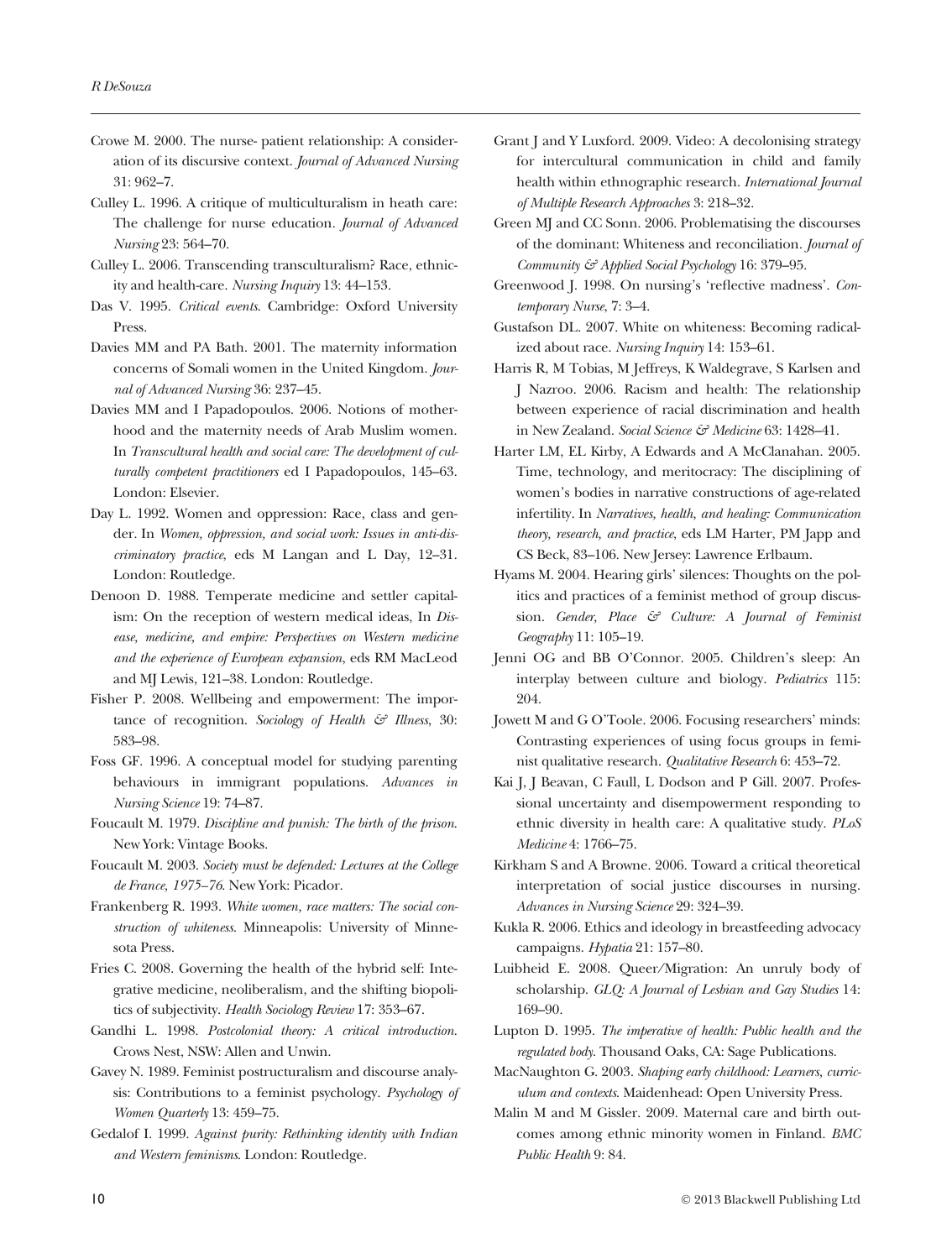- Malson H. 1998. The thin woman: Feminism, post-structuralism, and the social psychology of anorexia nervosa. New York: Routledge.
- McCreanor T and R Nairn. 2002. Tauiwi general practitioners' talk about Māori health: Interpretative repertoires. New Zealand Medical Journal 115: 1167.
- Miller T. 2005. Making sense of motherhood: A narrative approach. Cambridge: Cambridge University Press.
- Min-ha TT 1994. Other than myself⁄my other self. In Travellers tales: Narratives of home and displacement, eds G Robertson, M Mash, L Tickner, J Bird, B Curtis and T Putnam, 9–26. London: Routledge.
- Mohanty CT, A Russo and L Torres. 1991. Third World women and the politics of feminism. Bloomington: Indiana University Press.
- Moosnick NR. 2004. Adopting maternity: White women who adopt transracially or transnationally. Westport, CT: Praeger.
- Narayan U. 1997. Dislocating cultures: Identities, traditions, and Third-World feminism. New York: Routledge.
- New Zealand Parliamentary Counsel Office/Te Tari Tohutohu Pāremata. 2003. Health Practitioners Competence Assurance Act. http://www.legislation.govt.nz/act/public/2003/0048/latest/whole.html (accessed 3 December 2012).
- Nursing Council of New Zealand. 2005. Guidelines for cultural safety, the treaty of Waitangi and Māori health in Nursing Education and Practice. Wellington: Nursing Council of New Zealand.
- O'Mahony MJ and TT Donnelly. 2010. A postcolonial feminist perspective inquiry into immigrant women's mental health care experiences. Issues in Mental Health Nursing, 31: 440–9.
- Parker I. 1999. Introduction: Varieties of discourse and analysis. In Critical textwork: An introduction to varieties of discourse and analysis, eds I Parker and BD Network, 1–13. Buckingham: Open University Press.
- Puzan E. 2003. The unbearable whiteness of being (in nursing). Nursing Inquiry 10: 193–200.
- Quested B and T Rudge. 2003. Nursing care of dead bodies: A discursive analysis of last offices. Journal of Advanced Nursing 4: 553–60.
- Ramos K and D Youngclarke. 2006. Parenting advice books about child sleep: Cosleeping and crying it out. Sleep 29: 1608–15.
- Ramsden I. 1997. Cultural safety: Implementing the concept – the social force of nursing and midwifery. In Mai i rangiatea, eds PT Whaiti, M McCarthy and A Durie, 113–25. Auckland: Auckland University Press and Bridget Williams Books.
- Ramsden I. 2000. Cultural safety ⁄Kawa whakaruruhau ten years on: A personal overview. Nursing Praxis in New Zealand 15: 4–12.
- Ramsden I. 2002. Cultural safety and nursing education in Aotearoa and Te Waipounamu. PhD diss., Victoria University of Wellington, New Zealand.
- Razack S. 1998. Looking white people in the eye: Gender, race, and culture in courtrooms and classrooms. Toronto: University of Toronto Press.
- Razack S. 2002. Race, space, and the law: The making of Canada as a white settler society. Toronto: Between the Lines.
- Razack S. 2004. Imperilled Muslim women, dangerous Muslim men and civilised Europeans: Legal and social responses to forced marriages. Feminist Legal Studies 12: 129–74.
- Redwood R. 1999. Caring control: Methodological issues in a discourse analysis of waterbirth texts. Journal of Advanced Nursing 29: 914–21.
- Ringrose J. 2007. Troubling agency and 'choice': A psychosocial analysis of students' negotiations of Black Feminist 'intersectionality' discourses in Women's Studies. Women's Studies International Forum 30: 264–78.
- Saxton A. 2006. Racism ain't got nothing to do with it: Advocating exclusion or inclusion of asylum seekers in Letters to the Editor. Critical Psychology 18: 35–55.
- Schmied V and D Lupton. 2001. Blurring the boundaries: Breastfeeding and maternal subjectivity. Sociology of Health & Illness 23: 234–50.
- Scott JW. 1991. The evidence of experience. Critical Inquiry 17: 773–97.
- Seuffert N. 2006. Jurisprudence of national identity: Kaleidoscopes of imperialism and globalisation from Aotearoa New Zealand. Aldershot, UK: Ashgate Publishing.
- Smith LT. 1999. Decolonizing methodologies research and indigenous peoples. Dunedin: University of Otago Press.
- Smolash WN. 2009. Mark of Cain (ada): Racialized security discourse in Canada's national newspapers. University of Toronto Quarterly 78: 745–63.
- Southwick MR. 2001. Pacific women's stories of becoming a nurse in New Zealand: A radical hermeneutic reconstruction of marginality. PhD Diss. Victoria University of Wellington, New Zealand.
- The Department of Internal Affairs. (undated). Changes to citizenship by birth in New Zealand from 2006: Frequently asked questions. http://www.dia.govt.nz/diawebsite.nsf/ wpg\_URL/Services-Citizenship-Changes-to-Citizenship-by-Birth-in-New-Zealand-from-2006-Frequently-Asked-Questions? OpenDocument (accessed 21 December 2010).